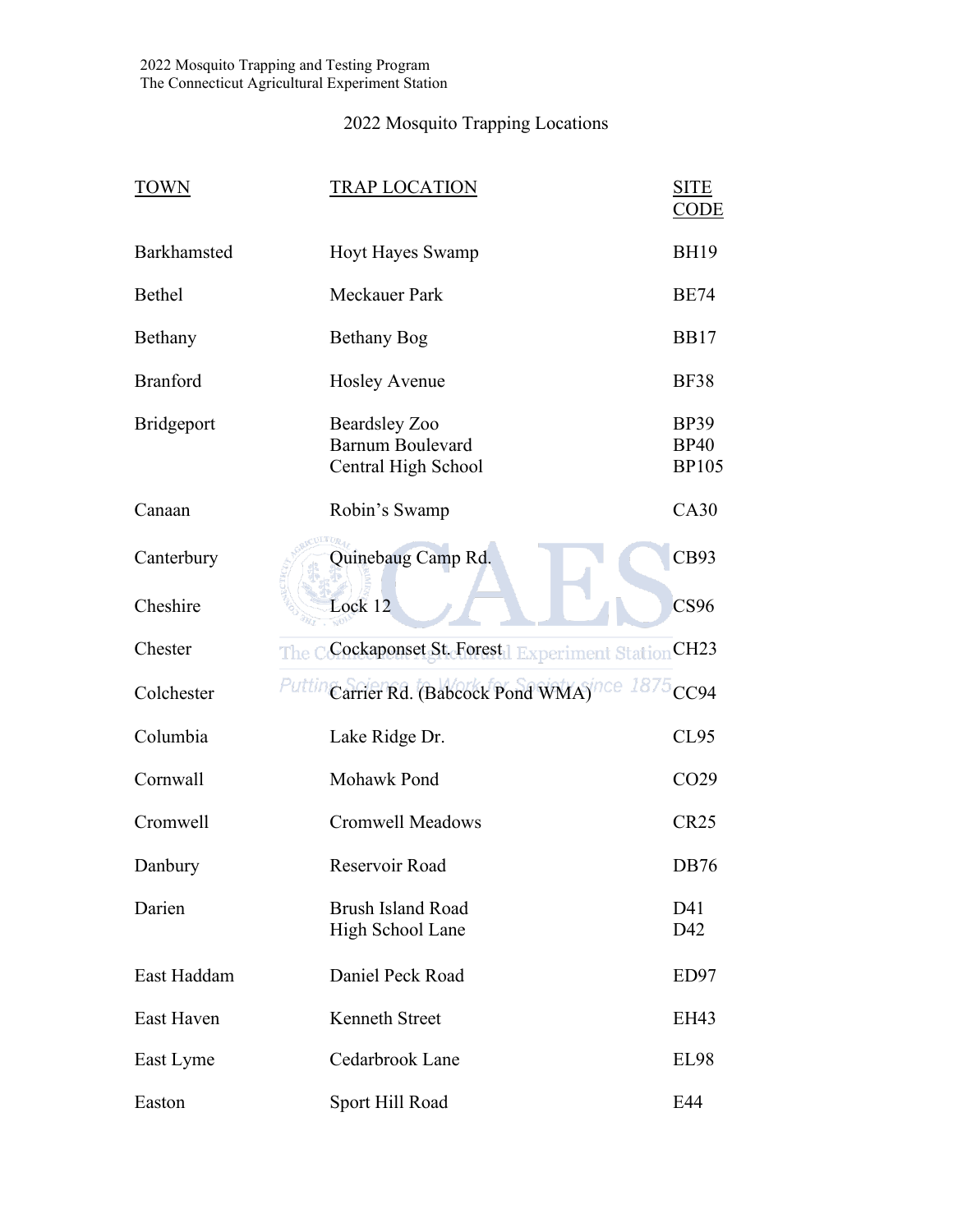| Fairfield    | Catamount Road<br>Pine Creek Area                       | FF31<br><b>FF45</b>                |
|--------------|---------------------------------------------------------|------------------------------------|
| Farmington   | Shade Swamp                                             | <b>FM18</b>                        |
| Franklin     | Wildlife Refuge Area                                    | <b>FR13</b>                        |
| Glastonbury  | <b>Tryon Street</b>                                     | <b>GL77</b>                        |
| Greenwich    | Civic Center<br>Lake Avenue<br><b>Mianus River Park</b> | GR46<br><b>GR47</b><br><b>GR48</b> |
| Griswold     | <b>Southwire Preserve</b>                               | GS99                               |
| Groton       | Naval Base                                              | G37                                |
| Guilford     | Moose Hill Road                                         | GU49                               |
| Haddam       | <b>Little City Road</b>                                 | HD24                               |
| Hamden       | Lake Wintergreen                                        | H <sub>50</sub>                    |
| Hampton      | Hampton Reservoirural Experiment Station<br>The         | <b>HP97</b>                        |
| Hartford     | PuttinKeney Parkto Work for Society since 1875 HA78     |                                    |
| Hebron       | Raymond Brook Marsh                                     | HB107                              |
| Killingly    | Killingly Pond State Park                               | <b>KL100</b>                       |
| Killingworth | Chittenden Rd.                                          | K27                                |
| Ledyard      | Cedar Swamp                                             | LD <sub>8</sub>                    |
| Litchfield   | <b>White Memorial</b>                                   | LM28                               |
| Lyme         | Cedar Lake<br><b>Blood Street</b>                       | LY21<br>LY101                      |
| Madison      | Rt. 80 Cedar Swamp                                      | M26                                |
| Manchester   | <b>Oak Grove Street</b>                                 | <b>MC80</b>                        |
| Mansfield    | <b>Fieldstone Drive</b>                                 | <b>MS102</b>                       |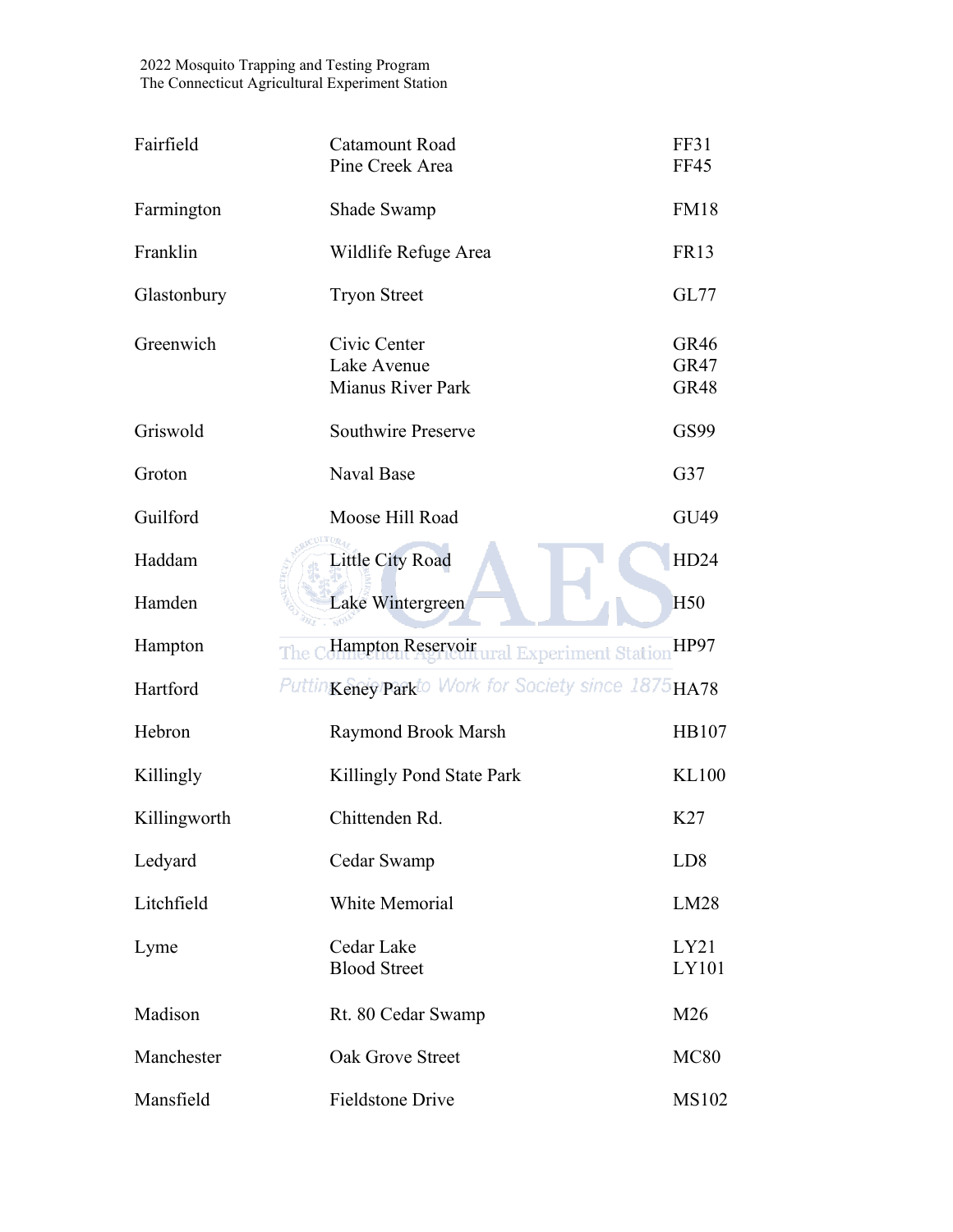| Meriden          | <b>Falcon Park</b>                                                                                       | <b>ME81</b>                                      |
|------------------|----------------------------------------------------------------------------------------------------------|--------------------------------------------------|
| Middlefield      | Durham Meadows                                                                                           | MI82                                             |
| Milford          | Fresh Meadow Lane<br>Erna Avenue                                                                         | <b>MF51</b><br><b>MF83</b>                       |
| Monroe           | Garder Road                                                                                              | MO52                                             |
| Montville        | Rte. 85 near Beckwith Road                                                                               | <b>MV103</b>                                     |
| New Britain      | Village Square Drive                                                                                     | NEB84                                            |
| New Canaan       | <b>Hoyts Swamp</b><br>Michigan Road                                                                      | NC32<br>NC53                                     |
| New Haven        | <b>Beaver Pond Park</b>                                                                                  | <b>NH54</b>                                      |
| Newington        | Churchill Park                                                                                           | <b>NG85</b>                                      |
| Newtown          | <b>Key Rock Road</b>                                                                                     | N36                                              |
| North Branford   | <b>Cedar Pond</b>                                                                                        | <b>NB55</b>                                      |
| North Haven      | The Connecticular Agricultural Experiment Station NV56<br>Putting Science to Work for Society since 1875 |                                                  |
| North Stonington | Pawcatuck River<br><b>Bell Cedar Swamp</b><br>Exit <sub>93</sub><br>Wyassup Lake                         | NS3<br>NS <sub>5</sub><br>NS <sub>6</sub><br>NS7 |
| Norwalk          | <b>Cranbury Park</b><br>Rowayton School                                                                  | <b>NO57</b><br>NO58                              |
| Old Lyme         | Great Island                                                                                             | OL22                                             |
| Orange           | Meeting House Lane                                                                                       | OR59                                             |
| Plainfield       | Cedar Swamp                                                                                              | P <sub>10</sub>                                  |
| Redding          | Lyons Swamp                                                                                              | RE35                                             |
| Ridgefield       | <b>Great Swamp</b>                                                                                       | <b>RI34</b>                                      |
| Salem            | Intersection Rtes. 85/82                                                                                 | SA105                                            |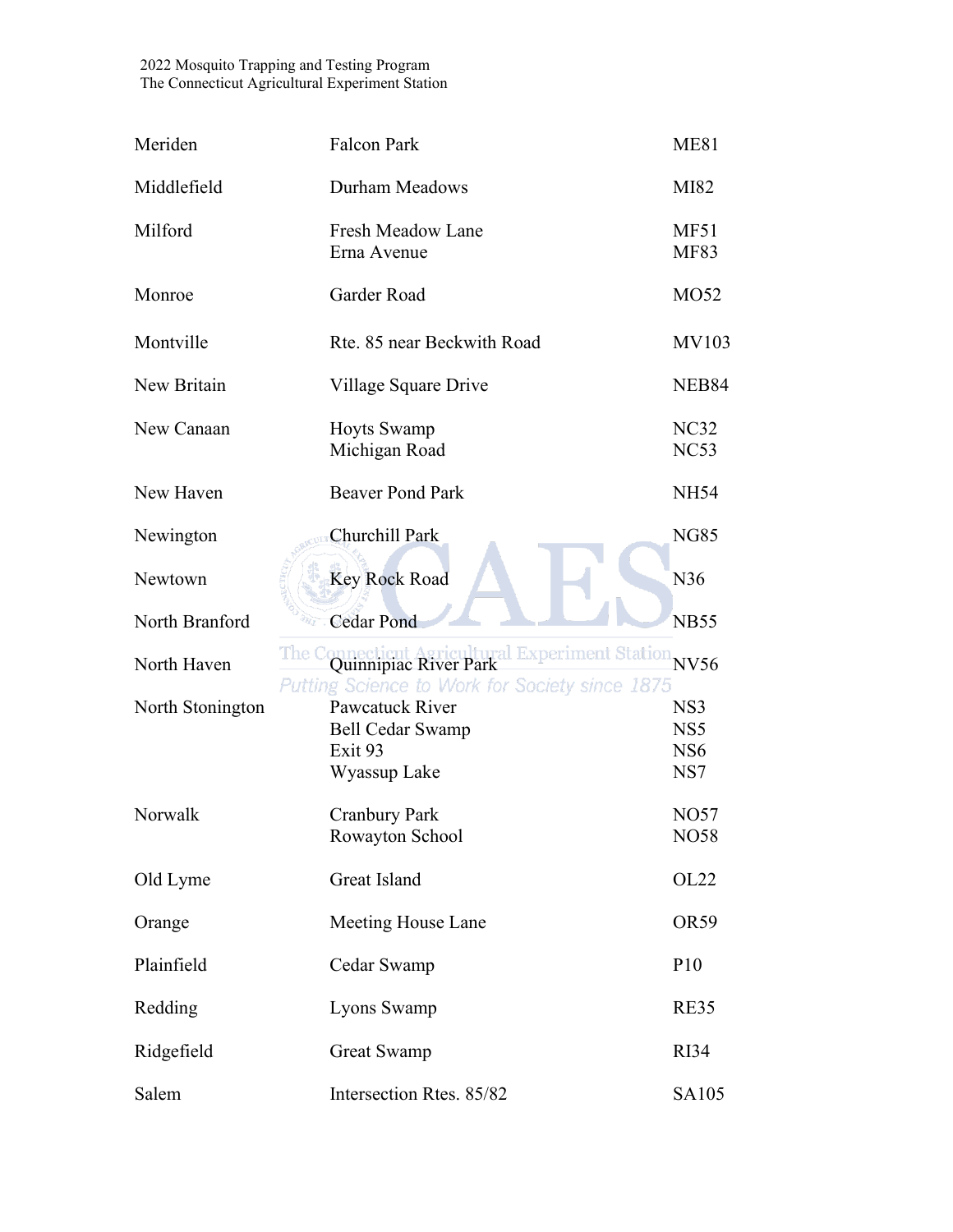| Shelton       | <b>Shelton Avenue</b>                                                                                         | <b>SH60</b>                      |
|---------------|---------------------------------------------------------------------------------------------------------------|----------------------------------|
| Somers        | Durkee Road                                                                                                   | <b>SS106</b>                     |
| South Windsor | <b>Burgess Road</b>                                                                                           | <b>SW86</b>                      |
| Southington   | East Road/Kensington Road                                                                                     | SO87                             |
| Sprague       | Inland Rd./Kinsman Hill Ext.                                                                                  | <b>SP108</b>                     |
| Stafford      | Cedar Swamp, Nipmuck St. Forest                                                                               | SF <sub>15</sub>                 |
| Stamford      | Cove Island Park<br>Sleepy Hollow Park<br><b>Intervale Road</b>                                               | SM62<br>SM63<br><b>SM88</b>      |
| Sterling      | Main Street                                                                                                   | SR109                            |
| Stratford     | <b>Beacon Point</b><br><b>Beaver Dam Road</b>                                                                 | ST64<br>ST65                     |
| Stonington    | <b>Barn Island</b><br><b>Stonington High School</b><br>Coogan Boulevard tural Experiment Station S94<br>The C | S <sub>1</sub><br>S <sub>2</sub> |
| Thompson      | Puttin Baker Roado Work for Society since 1875 TO110                                                          |                                  |
| Tolland       | <b>Bolton Lake</b>                                                                                            | T <sub>16</sub>                  |
| Trumbull      | <b>Cranbury Drive</b>                                                                                         | <b>TR66</b>                      |
| Voluntown     | Mt. Misery                                                                                                    | V9                               |
| Wallingford   | South Elm Street                                                                                              | WG89                             |
| Waterbury     | <b>Hamilton Park</b>                                                                                          | WB90                             |
| Waterford     | Waterford/New London Line                                                                                     | <b>WF20</b>                      |
| West Hartford | Spicebush Swamp                                                                                               | WR91                             |
| West Haven    | Thill Street                                                                                                  | WH104                            |
| Westbrook     | Willard Avenue                                                                                                | WK92                             |